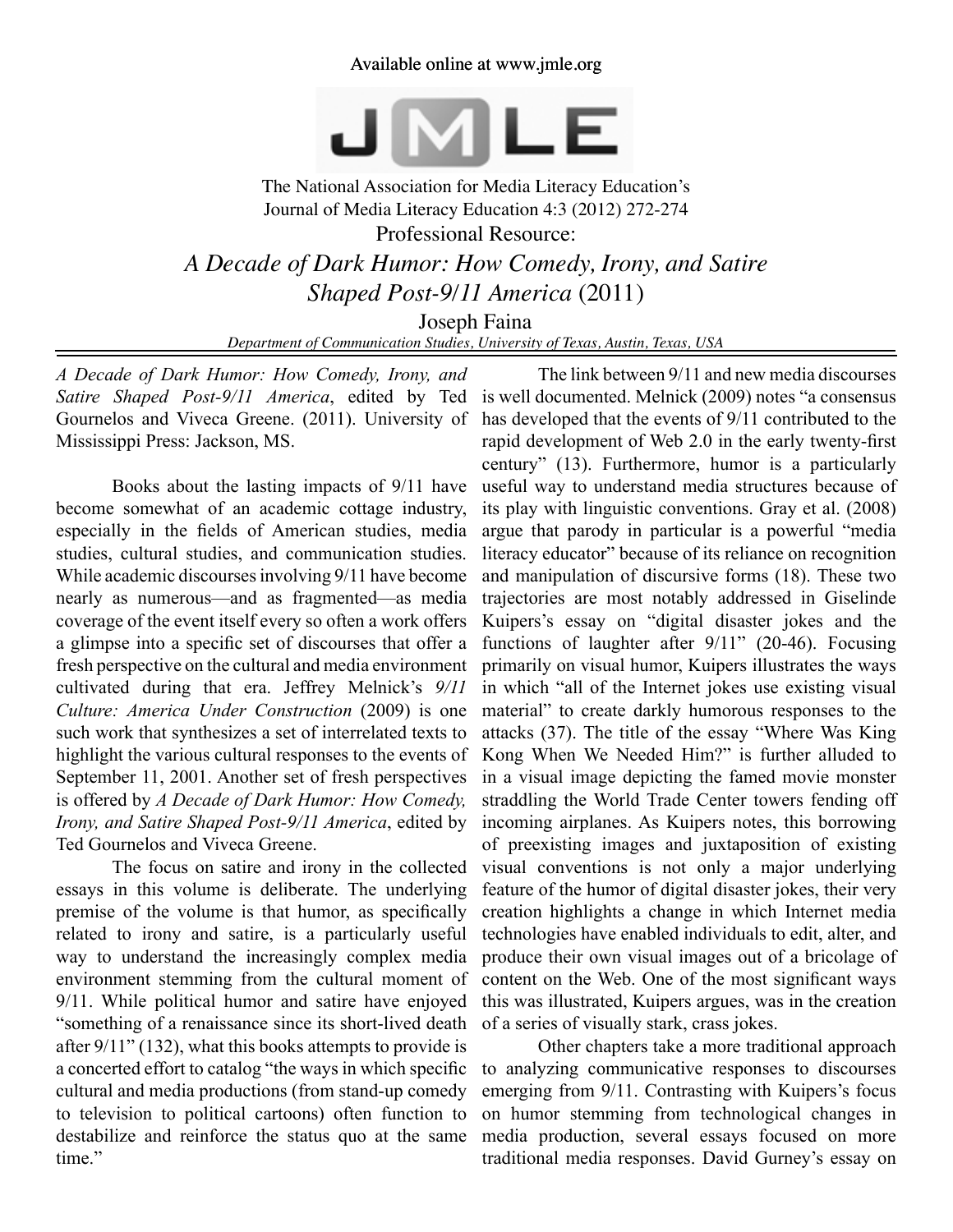"Late-Night Television Comedy after 9/11" focused mainly on the struggle of late-night comedy talk show hosts to parse what discourses were and were not considered appropriate (3-19). The primary case study of Bill Maher's commentary on his now-defunct ABC show *Politically Incorrect* highlights the stakes in the reconstituted media environment. Lanita Jacobs's essay goes one step further, focusing primarily on the ways African American stand-up comedians responded to newly perpetuated media narratives now characterizing Arabs as the most vilified minority in the post-9/11 cultural environment (47-56). Print media also received an investigation, specifically the ways in which satirical newspaper *The Onion* created spaces for dissent and resistance to dominant mass mediated narratives imposed on the country by the Bush Administration in the run up to the wars in Afghanistan and Iraq (57-80). What is significant about these chapters is that they are placed alongside Kuipers's essay in a section devoted to the cultural "First Responders," highlighting the interplay and tensions between culturally entrenched network television/print practices, and the affordances of a more participatory mode of media production (vii).

These tensions play out within essays as well. Ted Gournelos's chapter "Rethinking Trauma and Post-9/11 Politics in Art Spiegelman's *In the Shadow of No Towers*" (81-98) analyzes the ways the understanding of 9/11 as a traumatic experience was itself a mediated construction. Providing one of the most illustrative critiques of media practices in the entire volume he writes, "[E]ven scholars who strongly claim 9/11 was a traumatic event are often struck by this disconnect between the experience of the attacks, the experience of the discourse that immediately framed/constrained/ mediated them, and the response advocated by the Bush administration" (84). However while Gournelos rightly highlights that 9/11 is "remarkable as much for the quick consolidation of images into a particular narrative as it is for the sheer volume of coverage" (84) his focus on the graphic novel *In the Shadow of No Towers* is similarly remarkable in that he provides no images of the work to illustrate his critiques. Instead he relies primarily on a textual analysis and description without delving into how the specific medium, a graphic novel, employs the visual to participate in these interventions. Gournelos, then, highlights some of the difficulties in how exactly to analyze these discourses within a context of a rapidly changing media environment.

This last point underscores a major concern for both media studies scholars and those interested in the practice of literacy. The final section of the book takes up issues of ethics and pedagogy in an attempt to address how scholars might envision more productive analyses and media practices. Specifically, Paul Lewis's essay proposes an "ethics of humor for the digital age" (214-232). Using the examples of comedian Jeff Dunham's "Achmed the Dead Terrorist" routine and the controversy surrounding the Danish Newspaper *Jyllands-Posten* 2006 controversial political cartoons depicting the Muslim prophet Mohammed at the gates of heaven. "One problem with writing a book about rapidly changing trends in politics or popular culture," Lewis opens, "is that the demands of publication compel authors to stop writing while the trends they have been studying continue to evolve" (214). This was the case for Lewis who in the midst of writing a previous book on contemporary political humor was notified of recent examples that identified where the new lines were and more importantly where they were crossed. The *Jyllands-Posten* controversy serves as his primary example. Regarding the international outrage following the publication of rather incendiary political cartoons, Lewis argues that contemporary analyses of humor "no longer describes a world in which every wag with a cell phone can film and upload comic material and gaffes, satire produced in one country is rebroadcast or otherwise distributed around the planet, and everyone with computer access can join discussions about the impact of controversial humor" (220). This development not only identifies the limitations of contemporary models for studying humor in a digital age, but it also underscores a need for new literacies that take into account an increasingly fragmented yet interconnected media environment. Lewis continues, "Perhaps, but striving harder to avoid such misunderstandings would not be a capitulation to intolerance or a form of self-censorship. It would be an exercise of craft grounded in a new, transnational sense of audience and purpose responsive to the fluid distribution of material in the digital age" (226).

To aid in initiating this discussion, the book concludes with a short piece by Arthur Berger, noted scholar of humor studies. Locating his comments in the context of 9/11 jokes he writes, "[H]umor has a role in everything, so it is quite natural that it would have a role in cultural politics, and it certainly does with pedagogy" (238). Berger's suggestion is to focus on teaching concepts and methods rather than specific events in order to cultivate different lenses by which to view the world. Ending the book in this manner provides an